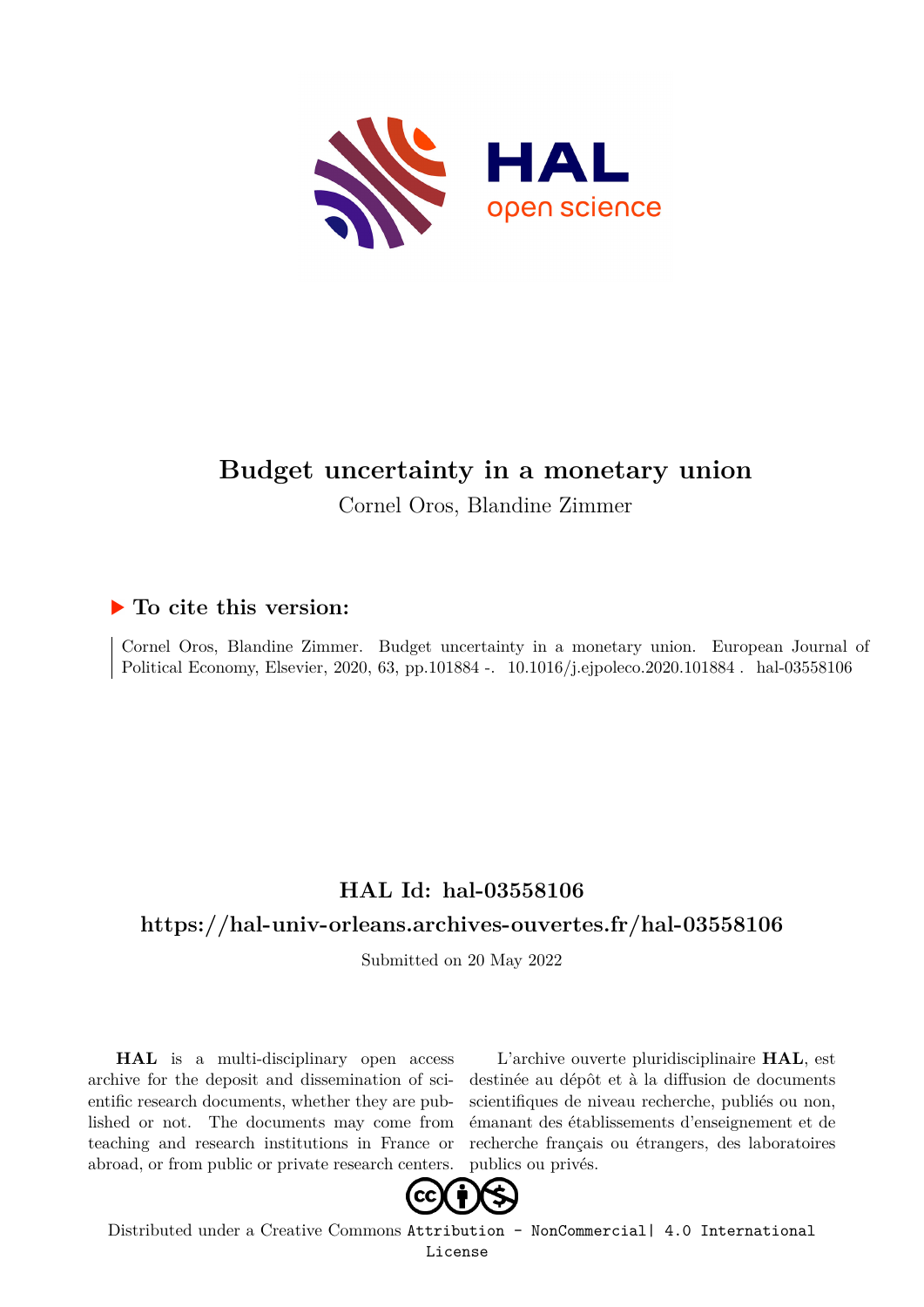# Budget uncertainty in a monetary union<sup>\*</sup>

## Cornel Oros† and Blandine Zimmer‡

#### Abstract

Governments in a monetary union fear spending disturbances. We distinguish them according to their ability to hedge against these disturbances and assume that they derive their optimal fiscal decisions by using a robust control approach. Results show that governments being highly vulnerable to spending disturbances set excessive tax rates, thereby exacerbating the fiscal pressure detrimental to output and obliging the central bank to conduct an expansionary monetary policy. Countries whose governments have higher ability to hedge against spending disturbances then suffer from the inflationary consequences of this monetary policy.

Keywords: budget uncertainty, robust control, monetary institutions.

JEL classification:  $E 58 \cdot E 60 \cdot E 62$ .

## 1 Introduction

Uncertainty about key macroeconomic aggregates and relationships governing the economy is an important challenge for policymakers and substantially influences their choices.<sup>1</sup> In recent years, uncertainty seems to have become particularly challenging for fiscal policy-makers, and this, especially in the European Monetary Union (EMU) member countries. Fiscal authorities may face uncertainty stemming from lots of factors, including bond markets

<sup>∗</sup>For helpful comments and suggestions that greatly improved the paper we thank the anonymous referees, Laurent Weill as well as seminar participants at Strasbourg and the 36th GdRE International Symposium on Money, Banking and Finance in Besançon.

<sup>†</sup>CRIEF, University of Poitiers and LEO, University of Orléans, France. email: cornel.oros@univ-poitiers.fr

<sup>‡</sup>LaRGE, University of Strasbourg, France. email: zimmer@unistra.fr

<sup>1</sup>A series of papers has examined the monetary policymakers' decisions in the face of uncertainty about the structural parameters of the economy. Among them, Peersman and Smets (1999), Giannoni (2002), Söderström (2002), Gros and Hefeker (2002) or Tillmann (2009a) for instance confirm Brainard's (1967) classical result which is to say that monetary authorities tend to act more carefully if they are confronted to some model uncertainty. Other papers like Stock (1999) and Onatski and Stock (2002) challenge this view and find that uncertainty may lead to more vigorous interest rate setting.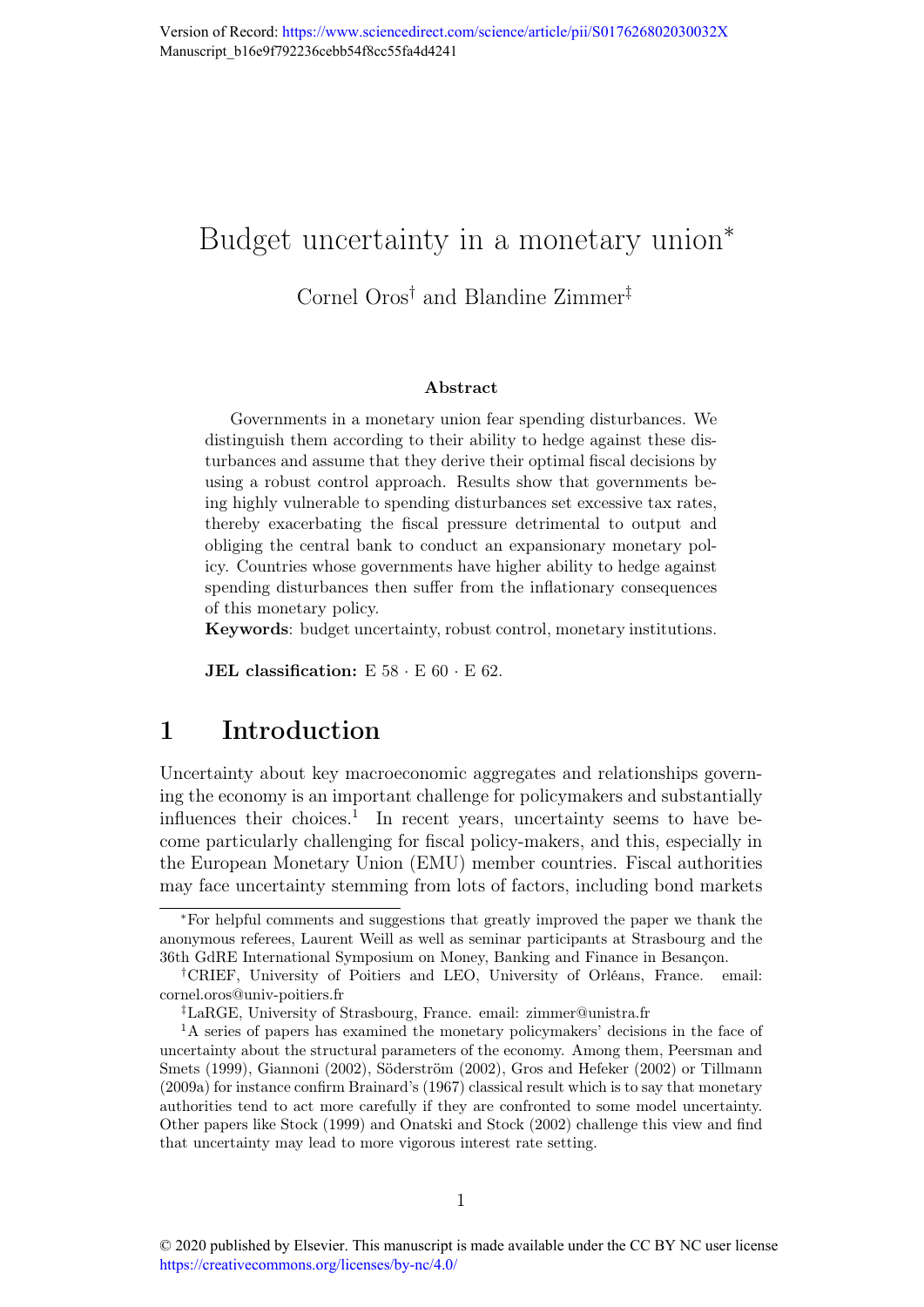pressures as well as factors due to economic, social or political instability. The analysis of the implications of the fiscal policy-makers' uncertainty on macroeconomic outcomes thus represents a crucial topic to be put into the agenda of academics and practitioners. As far as we know, only two theoretical studies have dealt with this issue. Di Bartolomeo et al. (2009) and Di Bartolomeo and Giuli (2011) develop a model where monetary and fiscal authorities face uncertainty about the parameters describing their policy effectiveness. They qualify Dixit and Lambertini (2003)'s result obtained under the symbiosis assumption by showing that, under multiplicative uncertainty, even if monetary and fiscal authorities share identical targets for output and inflation, the achievement of these targets is no longer guaranteed.

In this paper, we consider a monetary union (MU) where national governments face uncertainty about the exact amount of public spending to be financed. More precisely, when setting their fiscal policy, governments fear some spending disturbances they do not necessarily have under control and which may alter or invalidate their budget projections. In addition, we assume that their spending can only be financed by taxation.<sup>2</sup> To model their fiscal decision-making under this type of uncertainty, we use the robust control approach.<sup>3</sup> Through this approach, we assume that governments are unable to define any probability distribution to spending disturbances. To set an optimal tax rate under these circumstances, they seek to select a fiscal policy that is robust to the most pessimistic perspective, i.e. that remains optimal even under the worst possible outcome of spending disturbances.

We allow for some asymmetry among the MU governments in the sense that we consider that some of them have lower ability to hedge against spending shocks and are therefore more vulnerable to budget uncertainty than others. This vulnerability can be so high that they are obliged to attach priority attention to spending stabilisation. Their fiscal policy is then constrained as it mainly focused on short-term spending imperatives at the expense of the economy's output performance. We refer to this type of governments as "fiscal-constrained".

Obviously, each national government's spending uncertainty affects its fiscal decisions but not only. It is also likely to interfere in the common central bank's decisions and thereby affect the MU partner countries' situation. In this paper, our objective is twofold. First, we seek to outline the consequences of the governments' spending uncertainty for their fiscal decisions and, through it, for macroeconomic outcomes in the MU member countries. Second, we study the implications of this uncertainty for the macroeconomic

<sup>2</sup>This is consistent with the EMU situation where governments face a balanced-budget requirement in the medium term.

 $3$ The robust control approach has been introduced into economic models by Hansen  $et$ al. (1999) and Hansen and Sargent (2005, 2008). A number of recent papers has used this approach to determine the optimal monetary policy in the case where some uncertainty is faced by central bankers (see for instance, Giannoni, 2002, 2007; Tillmann, 2009a,b, 2014, 2019, Woodford, 2010 among others).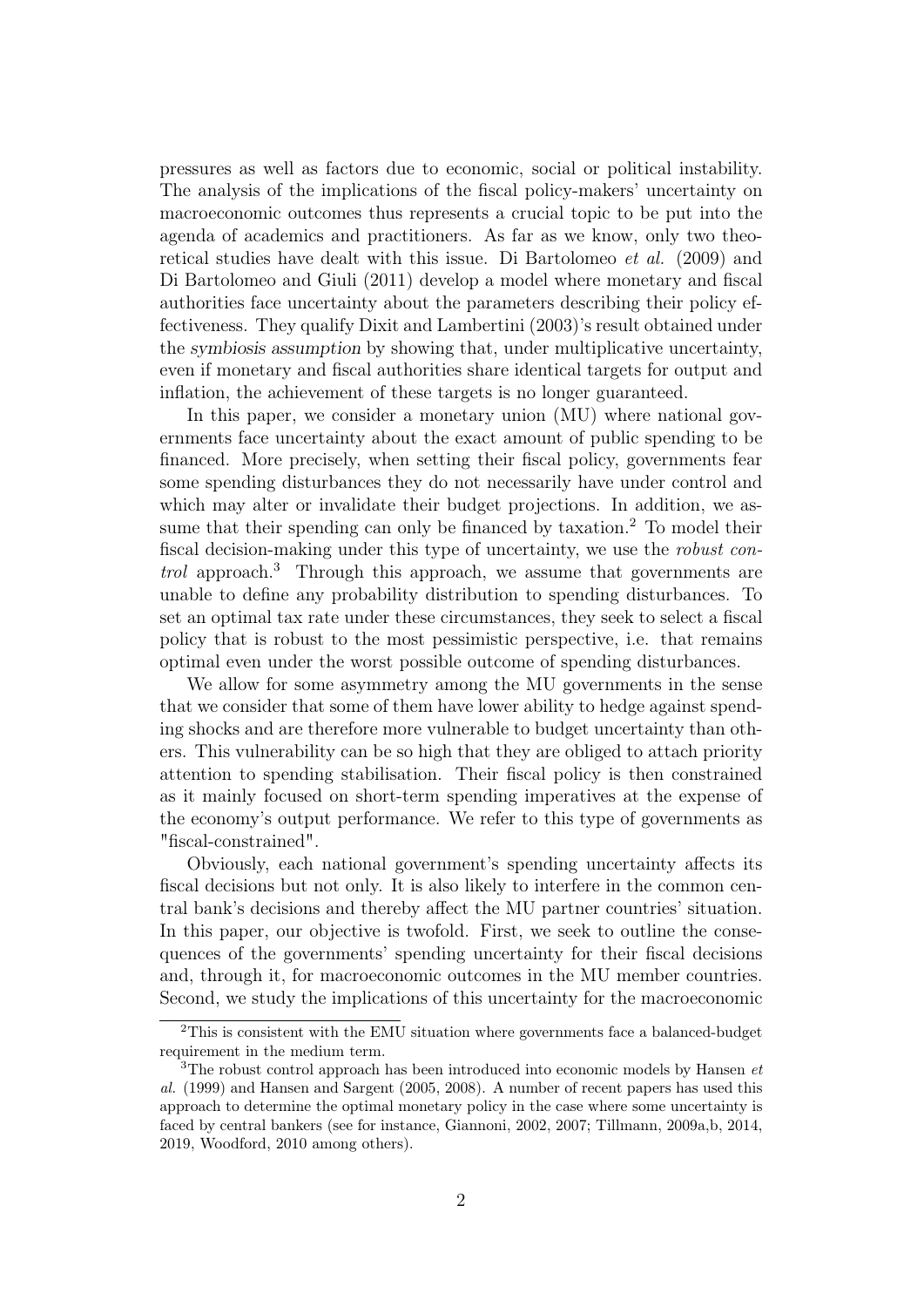effects of monetary institutions. In particular, we examine how the central bank's degree of inflation aversion as well as the number of MU member countries affect macroeconomic performances – in terms of inflation and output – in the presence of budget uncertainty.

It appears from our analysis that when the MU governments are vulnerable to spending disturbances, they set high tax rates. This exacerbated fiscal pressure translates into low output in the member countries, obliging the central bank to be accommodating by conducting an inflationary monetary policy. In an asymmetric MU, this result implies that countries where the government has high ability to hedge against spending disturbances will rapidly feel inconvenienced by the too inflationary monetary policy set by the central bank in reaction to the bad output situation in the partner countries whose government has lower ability to hedge against spending disturbances.

Our analysis also examines how changes in the monetary institutional environment can affect the governments' fear of spending disturbances. Results reveal that an increase in the central bank's concern about inflation exacerbates this fear, leading fiscal-constrained governments to set higher taxes at the expense of output. If these governments are in the majority in the MU, the central bank is induced to be more accommodating by conducting an inflationary monetary policy. Therefore, quite counter-intuitively, an increase in the central bank's concern about inflation can result into higher inflation. By studying the macroeconomic effects of a MU enlargement, we show that the entry of new countries aggravates the heterogeneity of the current members' output situation. Moreover, if the new entrants suffer from greater budget uncertainty than the current members, the latter may also experience an increase in the MU-inflation rate.

The rest of the paper is organized as follows. In the next section, we develop a MU-model with monetary-fiscal strategic interactions in which we integrate the issue of budget uncertainty. The implications of this uncertainty for the member countries' economic outcomes are discussed in section 3. Section 4 presents the macroeconomic effects of changes in the monetary institutional environment in the presence of governments' budget uncertainty. A final section concludes.

### 2 The model

We consider a monetary union (MU) composed of n countries (indexed by  $i$ ,  $\forall i = 1, ..., n$ . Monetary policy is set by a common central bank (CB) whereas fiscal policies are decided at the national level by the member countries' governments.

Output  $x_i$  in country i is given by:

$$
x_i = \pi - \pi^e - \tau_i \tag{1}
$$

where  $\pi$  and  $\pi^e$  are the actual and expected inflation rates respectively;  $\tau_i$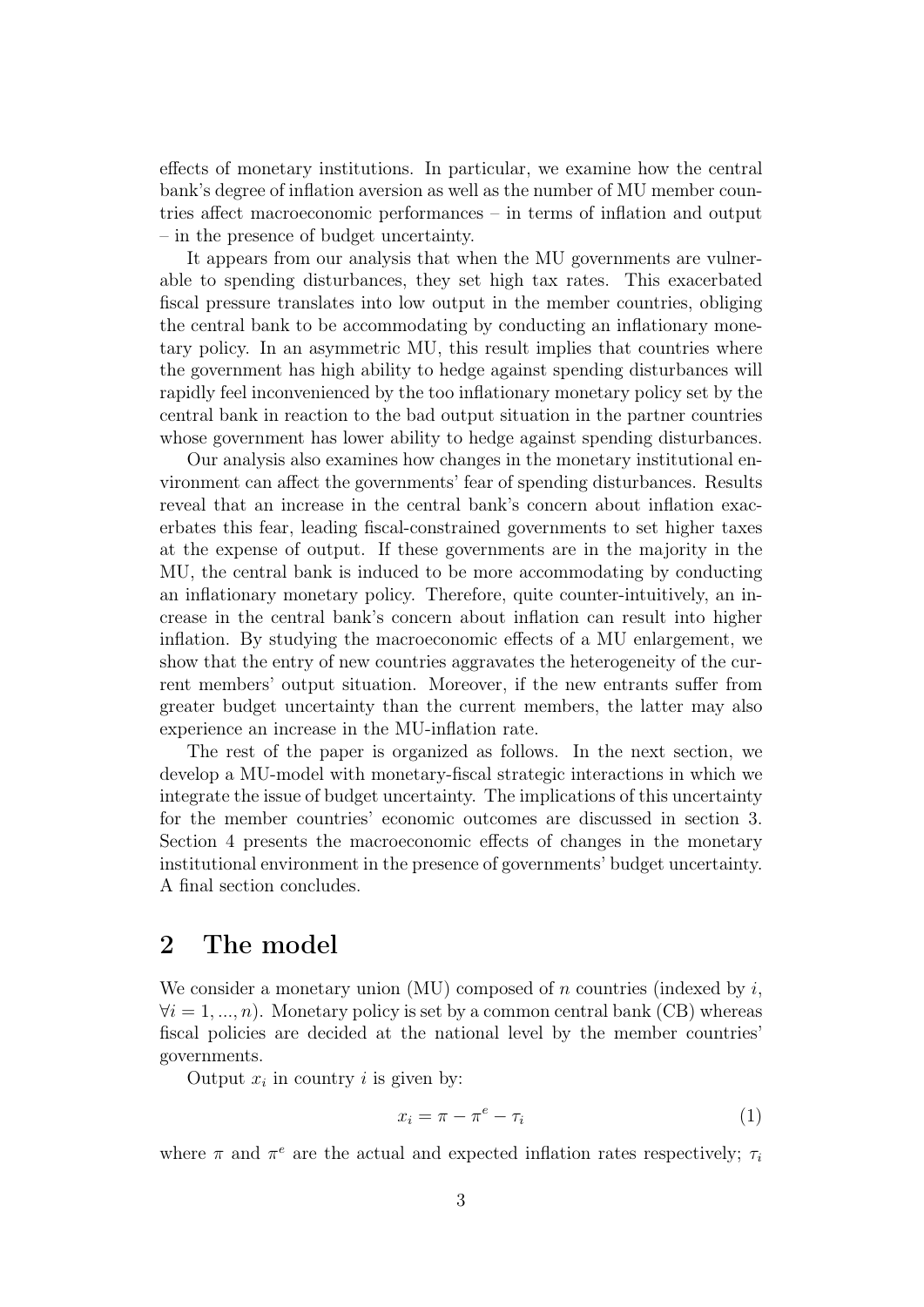defines the tax rate in country i. Behind this relation lies the idea that unexpected inflation, by eroding real wages, induces firms to augment their demand for labour and thus their production. Greater taxation on the firms' revenues, on the contrary, discourages production. Hence, as is common in this literature (see Beetsma and Bovenberg, 1998, 1999 among others), fiscal policy has a negative impact on aggregate supply via taxation. We thus assume that taxation is used for consumption only and not investment, so that it has no productive effect on supply.<sup>4</sup>

The common CB cares about deviations of both, inflation and output from their respective targets which, for convenience, we assume to be equal to zero. Its loss function is given by:

$$
L^{CB} = I\pi^2 + x^2\tag{2}
$$

where  $\pi$  and  $x = \sum x_i/n$  respectively define the MU-wide inflation rate and the average output level in the monetary union. We here suppose that the central bank perfectly controls the MU-wide inflation rate so that its monetary policy instrument is  $\pi$ . Parameter I measures the CB's relative concern for inflation with respect to output. It can also be interpreted as the CB's degree of inflation aversion.<sup>5</sup>

National governments are concerned about both, the level of output and of public spending in their economy. The objectives of government in country  $i$  (henceforth, government  $i$ ) are summarized as follows:

$$
L_i^G = x_i^2 + \alpha (g_i - \tilde{g}_i)^2 \tag{3}
$$

where  $g_i$  and  $\tilde{g}_i$  respectively define the country *i*'s actual and targeted levels of public expenditures as shares of output. Parameter  $\alpha$  measures the relative importance government i gives to its spending objective.<sup>6</sup>

When setting its fiscal decision, government  $i$  faces the following budget constraint:

$$
g_i = \tau_i \tag{4}
$$

This equation corresponds to a balanced budget requirement where taxation is the only source of financing public expenditures.

Government *i* will thus have to tolerate some tax distortions in order to finance its positive target of public expenditures  $\tilde{g}_i$ . The type of expenditures

<sup>&</sup>lt;sup>4</sup>Yet, the variable  $\tau_i$  could also be interpreted as the tax rate net of public investment so as to capture the productivity enhancing role of public expenditures. See for instance Ismihan and Ozkan (2004) who explicitly consider the composition of public spending by distinguishing between public sector consumption and investment.

<sup>&</sup>lt;sup>5</sup>The literature also refers to I as the CB's degree of independence. For a distinction between CB inflation aversion (or conservatism) and independence, see for instance Eijffinger and Hoeberichts (1998, 2008), Hughes Hallett and Weymark (2005), Weymark (2007) and Hefeker and Zimmer (2011).

<sup>&</sup>lt;sup>6</sup>For convenience, we assume that national governments share the same weight  $\alpha$  as well as the same output target, which is normalized at zero.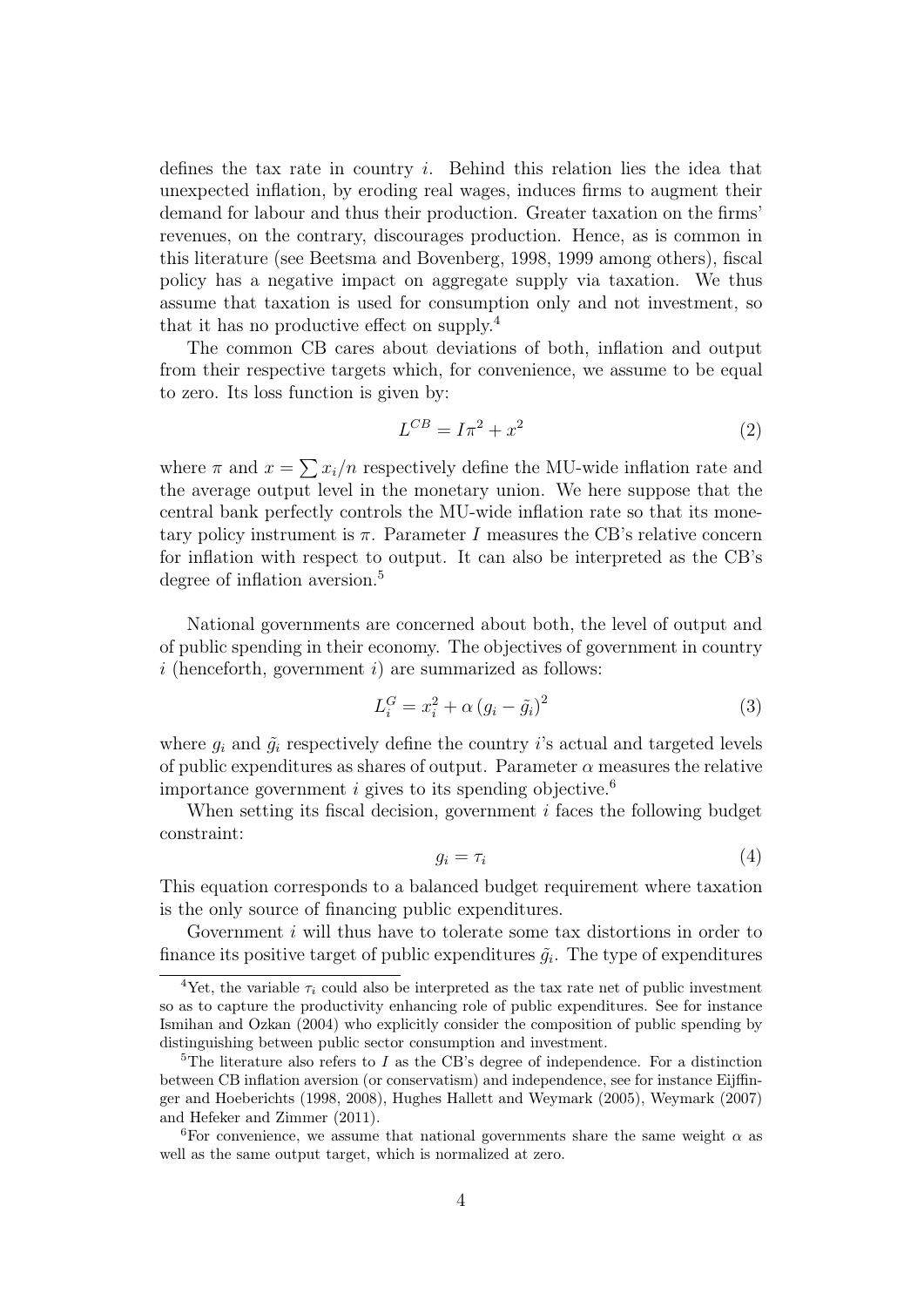that we consider here corresponds to public consumption such as salaries of public employees and other current spending generated by the supply of public goods. It also encompasses social security spending and the payment of interest on public debt (which we do not explicitly model). We here abstract from the beneficial impact public spending may have on output as  $g_i$  does not integrate public investment goods.

As it is noticeable, the spending target  $\tilde{g}_i$  is specific to each country. For government  $i$ , it writes:

$$
\tilde{g}_i = \overline{g} + \epsilon_i \tag{5}
$$

where  $\bar{g}$  represents a fixed level of public spending and is expressed as a share of output. It can be interpreted as an average socially optimal level of spending in the MU.

According to this expression, government  $i$  has its own spending target that may deviate from the average socially optimal level in the MU  $\bar{g}$ . Indeed, government i's spending can be affected by lots of specific disturbances such as bad business cycles developments, political and social instability – obliging the government to increase social expenditures – or financial market frictions putting pressure on public debt interest rates. These disturbances are captured by  $\epsilon_i$  and render the exact amount of its spending highly uncertain for the government. To hedge against this uncertainty, government  $i$ may want to keep some leeway in its decision-making by taking account of  $\epsilon_i$  in its spending target.

A crucial assumption here is that government  $i$  is unable to assign any probability distribution over alternative outcomes of  $\epsilon_i$ . To determine its fiscal policy under this assumption, we use a robust control (non-Bayesian) approach which consists in setting its tax rate (and thus spending level) so that it is robust to the worst possible realization of  $\epsilon_i$ .

Following Hansen and Sargent (2005, 2008), this approach can be modeled as a game between government  $i$  and a fictitious "evil agent" whose aim is to set the disturbances  $\epsilon_i$  so as to maximize the government's welfare loss.

Concretely, this implies for government  $i$  to solve the following *minmax* program:

$$
\min_{\tau_i} \max_{\epsilon_i} L^G = x_i^2 + \alpha (g_i - \tilde{g})^2 - \theta_i \epsilon_i^2 \tag{6}
$$

where  $\theta_i$  defines the government's ability to hedge against spending disturbances. This parameter varies in the interval  $[\underline{\theta}; \infty]$ .<sup>7</sup> The certainty case corresponds to  $\theta_i \to \infty$ . This is the common case in the literature where it is assumed that governments do not suffer from spending uncertainty and thus have a perfect control over their budget. Parameter  $\theta_i$  is indexed by i, implying that we allow for some asymmetry among MU-member countries.

An alternative method to model fiscal uncertainty would be to use a Bayesian approach where spending disturbances correspond to white noise

<sup>&</sup>lt;sup>7</sup>The lower bound  $\theta$  will be defined below in footnote 10.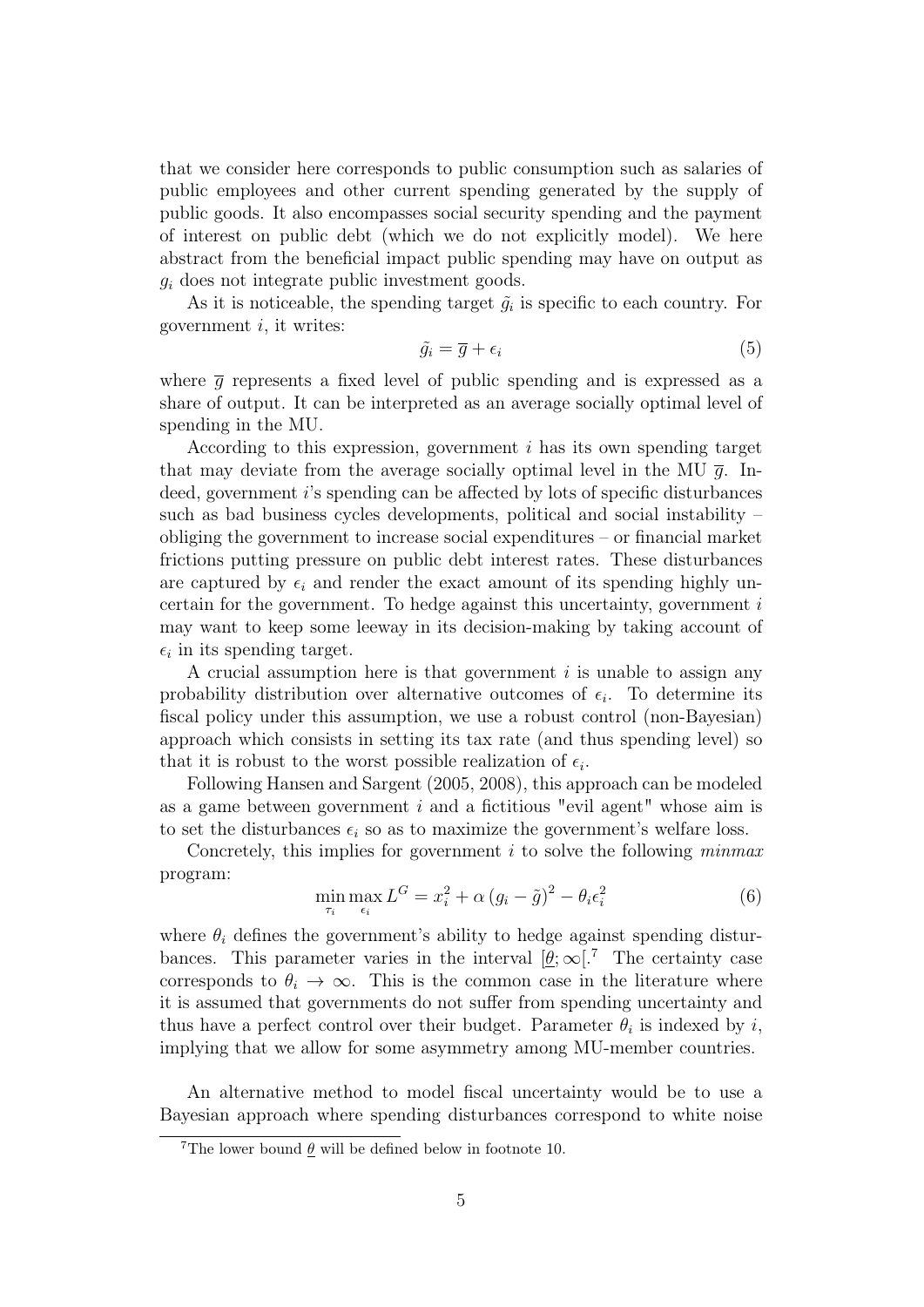stochastic shocks and where fiscal uncertainty is given by the variance of these shocks. This method suggests that governments can attach priors to budget disturbances, which seems difficult in reality. In particular, in a context of high political, social or financial instability it appears reasonable to assume that governments are unable to statistically measure their budget uncertainty.

The timing of the game is as follows. First, in each member country, the private sector rationally determines inflation expectations through the nominal wage setting process. Then, simultaneously, the MU governments determine their tax rate  $\tau_i$  using the robust control approach detailed above. Finally the common central bank selects  $\pi$ , the MU inflation rate. Since in practice monetary policy can be adjusted more quickly than fiscal policy, we assume that, when taking their decisions, governments anticipate the central bank's reaction to their decisions and thus act as Stackelberg leaders.<sup>8</sup>

The game is solved by backward induction and we begin by considering the common central bank's program.<sup>9</sup> Minimizing loss function  $(2)$  with respect to  $\pi$  and taking the member countries' aggregate supply functions (1) as given, we have:

$$
\pi = \frac{\pi^e + \tau}{1 + I} \tag{7}
$$

where  $\tau = \sum_i \tau_i/n$  defines the average MU-wide tax rate.

With the rational expectations assumption  $(\pi^e = \pi)$ , we obtain:

$$
\pi = \frac{\tau}{I} \tag{8}
$$

Solving government *i*'s program with the robust control approach and taking rational expectations (so that,  $\pi^e = \pi$ ), we obtain the equilibrium level of tax rate in country i:

$$
\tau_i = \frac{\alpha \overline{g} \theta_i \left(1+I\right) n}{\theta_i \left[n\left(1+I\right)\left(1+\alpha\right)-1\right] - \alpha \left[n(1+I)-1\right]}
$$
\n(9)

Integrating this expression into the central bank's reaction  $(8)$ , the output function (1) as well as the budget constraint (4) and considering rational expectations, we have the equilibrium values for output and public expenditures in country *i*, respectively:  $x_i = -\tau_i$  and  $g_i = \tau_i$ , and also obtain

<sup>8</sup>An interesting alternative, could be to consider a reversed timing where the central bank is the Stackelberg leader and the national governments, the followers. This sequence of events could be relevant to describe particular cases such as the euro crisis where the European Central Bank often argued to "buy time" for national governments. We thank an anonymous referee for having raised this idea. Calculations for this timing are available on request.

<sup>9</sup>Details on the derivation of the equilibrium outcomes are provided in the appendix.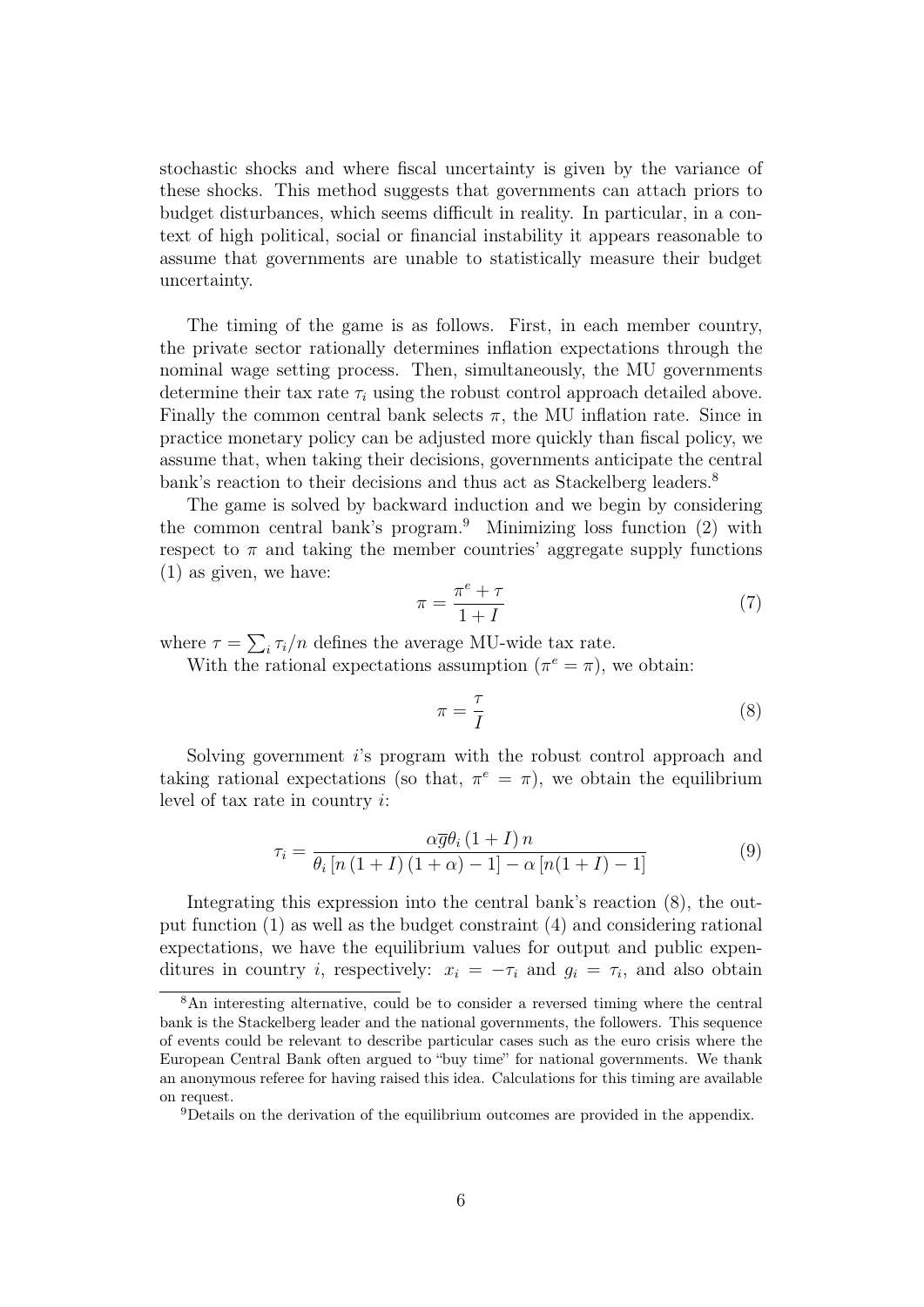the equilibrium expression for inflation in the MU:  $\pi = \tau$  (with, as already specified,  $\tau = \sum_i \tau_i/n$ ).<sup>10</sup>

We observe that macroeconomic performances in country  $i$  – i.e.  $\tau_i$ ,  $x_i$  and  $g_i$  – only depend on  $\theta_i$ , the government *i*'s ability to hedge against spending disturbances, and not on  $\theta_i$  ( $\forall j \neq i$ ), the other governments' uncertainty parameter. The MU-wide inflation rate  $\pi = i$  is the only variable that depends on the  $\theta$  parameter of all national governments.

Moreover, in our model, the distortion from the first best outcome is due to the presence of a positive (fixed) spending target  $\bar{g} > 0$ , obliging the government to collect a positive amount of taxes  $(\tau_i > 0)^{11}$ . This in turn reduces output  $(x_i < 0)$  and forces the central bank to implement an expansionary and thus inflationary monetary policy ( $\pi > 0$ ).

As for country i's equilibrium spending gap  $(q_i - \overline{q})$ , it can either be positive or negative, depending on the value of  $\theta_i$  and  $\alpha$ . For instance, when  $\alpha > \theta_i$ , government i pays high attention to its spending level ( $\alpha$  high) whereas its ability to hedge against spending disturbances is relatively low  $(\theta_i \text{ low})$ .  $\alpha > \theta_i$  also implies that  $\alpha/\theta_i > 1$ , which means that government  $i$  is more preoccupied by its spending disturbances (given the high importance it attaches to spending and its low ability to hedge against the disturbances) then by the economy's output level.<sup>12</sup> In this case, government i does not hesitate to set strong fiscal pressure in order to finance excessive expenditures even though this discourages the private sector's productive investments. Here, country i's spending gap appears to be positive. In what follows, we qualify this type of government as fiscal-constrained, prioritizing expenditures imperatives at the expense of output.  $\alpha/\theta_i > 1$  can thus be interpreted as the degree of government i's fiscal-constraint ; the higher this ratio, the higher the government's constraint for short-term spending imperatives.

On the basis of these results, we can investigate the macroeconomic consequences of the governments' budget uncertainty.

Budget uncertainty is defined as the governments' incapacity to perfectly control their spending. Formally, budget uncertainty is inversely related to  $\theta_i$ : the lower  $\theta_i$ , the lower the government *i*'s ability to hedge against spending disturbances.

From expression (9), we observe that budget uncertainty exacerbates the tax distortion due to the positive spending target.<sup>13</sup> We obtain the following

<sup>&</sup>lt;sup>10</sup>We assume that, for each government,  $\theta_i$  is sufficiently high for the denominator of expression 9 to be positive. This implies:  $\theta_i > \frac{\alpha[n(1+I)-1]}{n(1+I)(1+\alpha)-1} = \underline{\theta}$ ;  $\underline{\theta}$  being the minimum value of  $\theta$  in our model.

<sup>&</sup>lt;sup>11</sup>The first best outcome corresponds to a situation where:  $\tau_i = x_i = \pi = 0$  and  $g_i = \overline{g}$ .

<sup>&</sup>lt;sup>12</sup>Indeed, according to the government's loss function (Eq. 6), the relative weight attached to output is equal to 1.

<sup>&</sup>lt;sup>13</sup>Note that budget uncertainty disappears when  $\theta_i \to \infty$ , which means that government i has a perfect control over its spending. By setting  $\theta_i \to \infty$ , equilibrium outcomes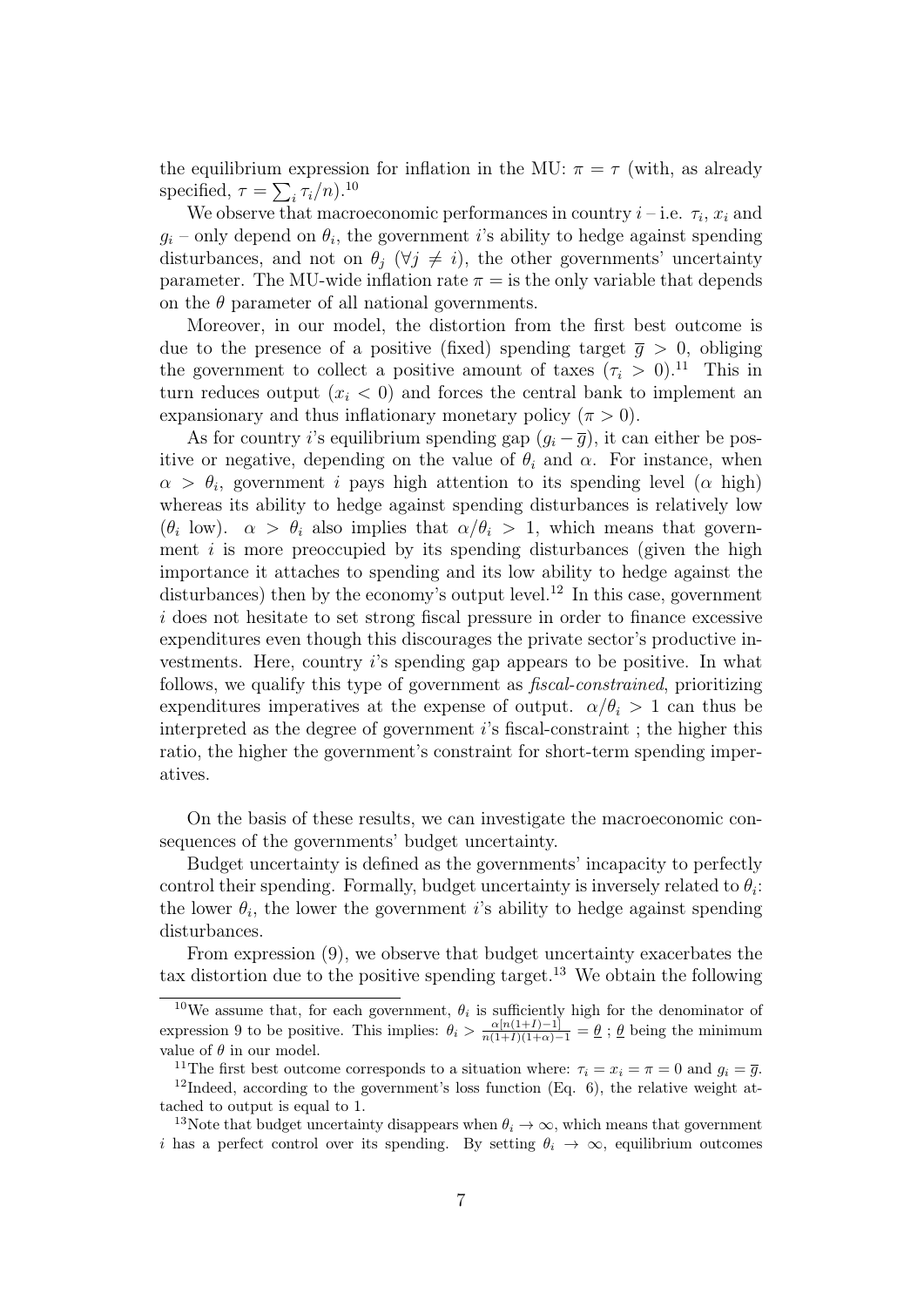result.

**Result 1.** A decrease in  $\theta_i$ , the government i's ability to hedge against spending disturbances translates into:

i) higher levels of taxation and public spending and into a lower level of output in country i.

ii) an increase in the MU-wide inflation rate  $\pi$  – proportionally to  $1/n$  corresponding to the country's weight in the CB's decision process.

Proof: See appendix.

Indeed, when government i has low control over its spending  $(\theta_i \text{ low})$ , it fears large disturbances and feels obliged to set high taxes in order to collect enough fiscal revenues to compensate for these disturbances. As a consequence to this strong fiscal pressure, output in country  $i$  is depressed. This in turn induces the central bank to implement a more expansionary and thus inflationary monetary policy, depending on the country  $i$ 's weight in its decision process  $(1/n)$ .

MU countries whose government has higher control over its spending  $(\theta_i)$ high,  $\forall j \neq i$ ) then suffer from the inflationary consequences of the CB's accommodating policy.

# 3 Macroeconomic effects of changes in monetary institutional parameters

After having clarified the implications of the governments' spending uncertainty, we can now proceed to examine the macroeconomic effects of a change in the CB's degree of inflation aversion as well as in the number of MU member countries.

Result 2. An increase in the central bank's degree of inflation aversion I translates into :

i) higher taxes  $\tau_i$  and public spending  $g_i$  as well as into lower output  $x_i$  in the member countries where the government is fiscal-constrained (i.e. is characterized by  $\frac{\alpha}{\theta_i} > 1$ ).

ii) higher inflation in the MU if the majority of member countries are characterized by a relatively low  $\theta_i$  (i.e.  $\theta_i < \theta_1$ ).

Proof: See appendix.

correspond to those observed in the standard case (see for instance Hefeker and Zimmer (2011) where a similar model is used with the assumption  $\theta_i \to \infty$ ).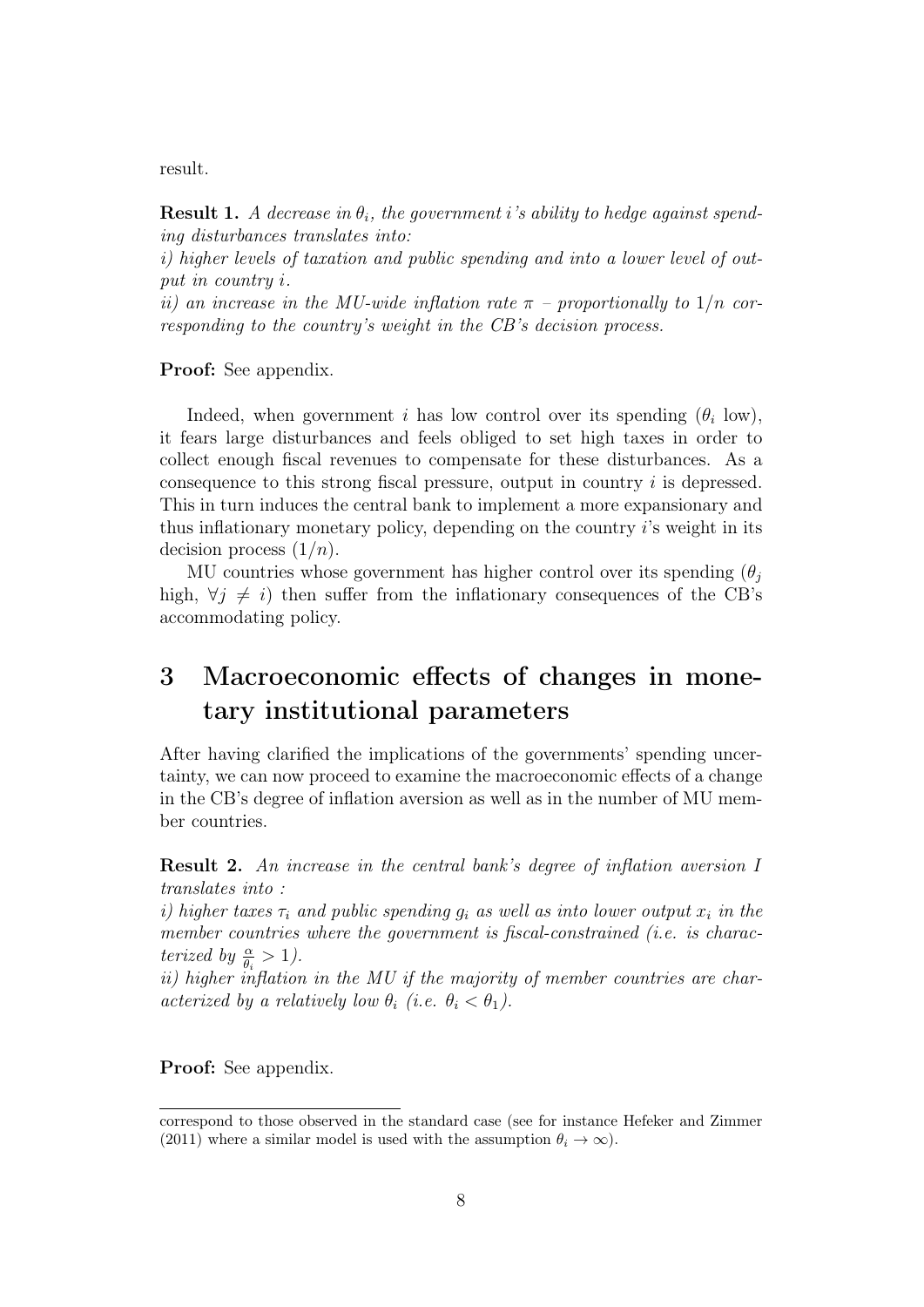This results states that when the member countries' governments are fiscal-constrained  $(\frac{\alpha}{\theta_i} > 1)$ , the CB's degree of inflation aversion exerts a detrimental impact on their macroeconomic performances.

Clearly, if the CB is highly inflation averse, it accommodates national tax hikes to a lesser extent, thereby rendering them more costly in terms of reduced output. Two opposite fiscal reactions to high CB inflation aversion are observable, depending on the governments' concern for spending disturbances relatively to their concern for output.

In the standard case where governments do not suffer from spending uncertainty  $(\theta_i \to \infty)$ , they adapt to high CB inflation aversion by setting low taxes. This improves their country's output performance but it also contributes to exacerbate their spending gap. Indeed, as has been observed earlier, in the case where  $\alpha/\theta_i < 1$  (and thus where  $\theta_i \to \infty$ ), the equilibrium spending level  $g_i$  is lower than the target  $\overline{g}$ , so that the deviation  $(g_i - \overline{g})$  is negative. By reducing the tax level, and thereby the spending level  $g_i$ , high CB inflation aversion finally aggravates this deviation.

However, in the case where governments are exposed to budget uncertainty ( $\theta_i$  has a finite value), high CB aversion to inflation makes them feel more vulnerable to spending disturbances.<sup>14</sup> This in turn leads them to set higher taxes.

When governments are fiscal-constrained  $(\frac{\alpha}{\theta_i} > 1)$ , the fear of spending disturbances-effect prevails, explaining their high tax rate in response to high CB inflation aversion and consequently, their low output level and high spending gap  $(g_i - \overline{g})$ .

If these member countries are in the majority, the overall impact of CB inflation aversion on the MU-wide tax level is positive, translating into an expansionary monetary policy (see Eq. (8)). In the case where the MUgovernments'  $\theta_i$  is very low, this effect may be so strong that it compensates the direct inflation-reducing effect of CB inflation aversion highlighted in the standard literature on CB design. We then observe the counter-intuitive result where high CB inflation aversion is associated with high inflation.

If this is the case, the CB's concern for inflation eventually proves detrimental for real economic performances and this, not only in member countries where the government is fiscal-constrained but also in the others. Indeed, even though CB inflation aversion has a beneficial impact on production in these countries, it contributes to exacerbate spending deviations and inflation.

Result 3 examines the implications of budget uncertainty for the macroeconomic effects of a MU enlargement.

<sup>&</sup>lt;sup>14</sup>This latter effect hinges on the observation that a higher degree of CB inflation aversion triggers an increase in  $\epsilon_i$ , the government i's anticipation of spending disturbances. Mathematically, this writes as follows:  $\frac{\partial \epsilon_i}{\partial I}$ . Calculations are available upon request.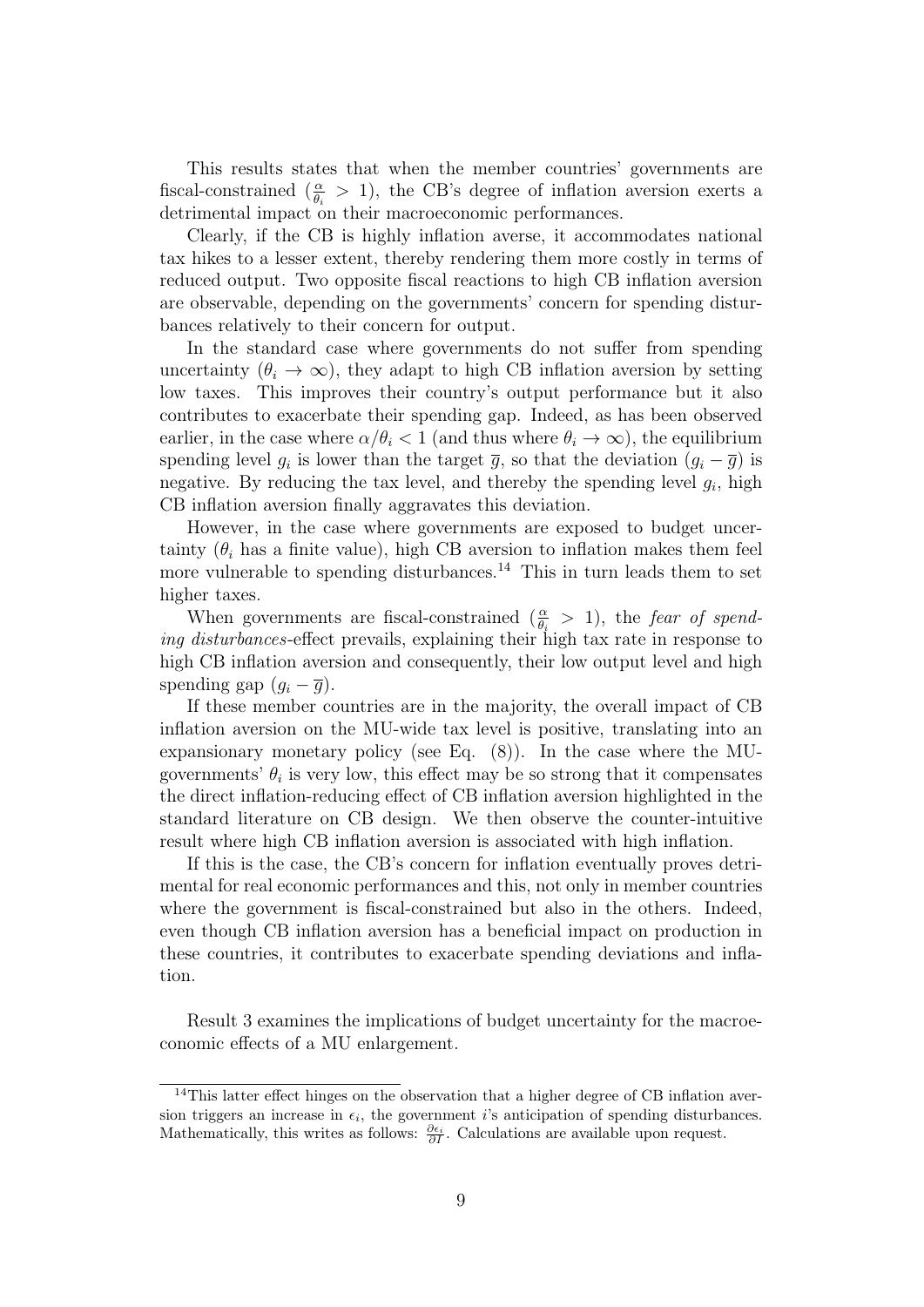Result 3. An increase in the number of monetary union member countries: i) leads to higher taxes  $\tau_i$  and public spending  $g_i$  as well as to lower output  $x_i$  in countries with a fiscal-constrained government  $(\frac{\alpha}{\theta_i} > 1)$ .

ii) translates into an increase in inflation for countries whose government is less vulnerable to spending disturbances  $(\theta_i)$  higher) than the government of the new entrants.

### Proof: See appendix.

The process of MU enlargement triggers similar macroeconomic effects than an increase in CB inflation aversion. Indeed, as can be observed from expression  $(8)$ , both institutional changes (increase in n and in I) contribute to moderate the CB's accommodating response to national tax decisions. This has two implications: first, it aggravates the output-reducing impact of tax hikes and second, it exacerbates the governments' fear of spending disturbances.<sup>15</sup>

How governments adapt to this situation depends on whether they are more concerned by output or by their spending and spending disturbances (i.e whether  $\alpha/\theta_i$  is higher or lower than 1).

Fiscal-contrained governments with  $\frac{\alpha}{\theta_i} > 1$  will prefer to raise taxes and spending even though this implies a deterioration of output. MU enlargement finally results into poorer output performance in their countries.

As for member countries whose government is not fiscal-constrained (with α  $\frac{\alpha}{\theta_i}$  < 1), even if they observe an improvement in their output performance with the MU enlargement – this effect has already been stressed by Beetsma and Bovenberg (1998) – they may experience an increase in inflation due to the more accommodating policy the CB adopts in response to their new partner countries' higher fiscal pressure.

### 4 Conclusion

In this paper, we extend a simple MU-model with strategic monetary-fiscal interactions by considering the case where national governments suffer from budget uncertainty due to spending disturbances. An important element in our analysis is the governments' ability to hedge against these disturbances. Our results reveal that governments whose ability is low feel obliged to set high taxes, thereby deteriorating output in their country. Their decisions however also have economic repercussions in countries whose government is less vulnerable to spending disturbances as the CB then conducts a more accommodating monetary policy resulting in higher inflation in the MU.

<sup>&</sup>lt;sup>15</sup>This latter effect hinges on the observation that a higher number of member countries triggers an increase in  $\epsilon_i$ , the government i's anticipation of spending disturbances. Mathematically, this writes as follows:  $\frac{\partial \epsilon_i}{\partial n}$ . Calculations are available upon request.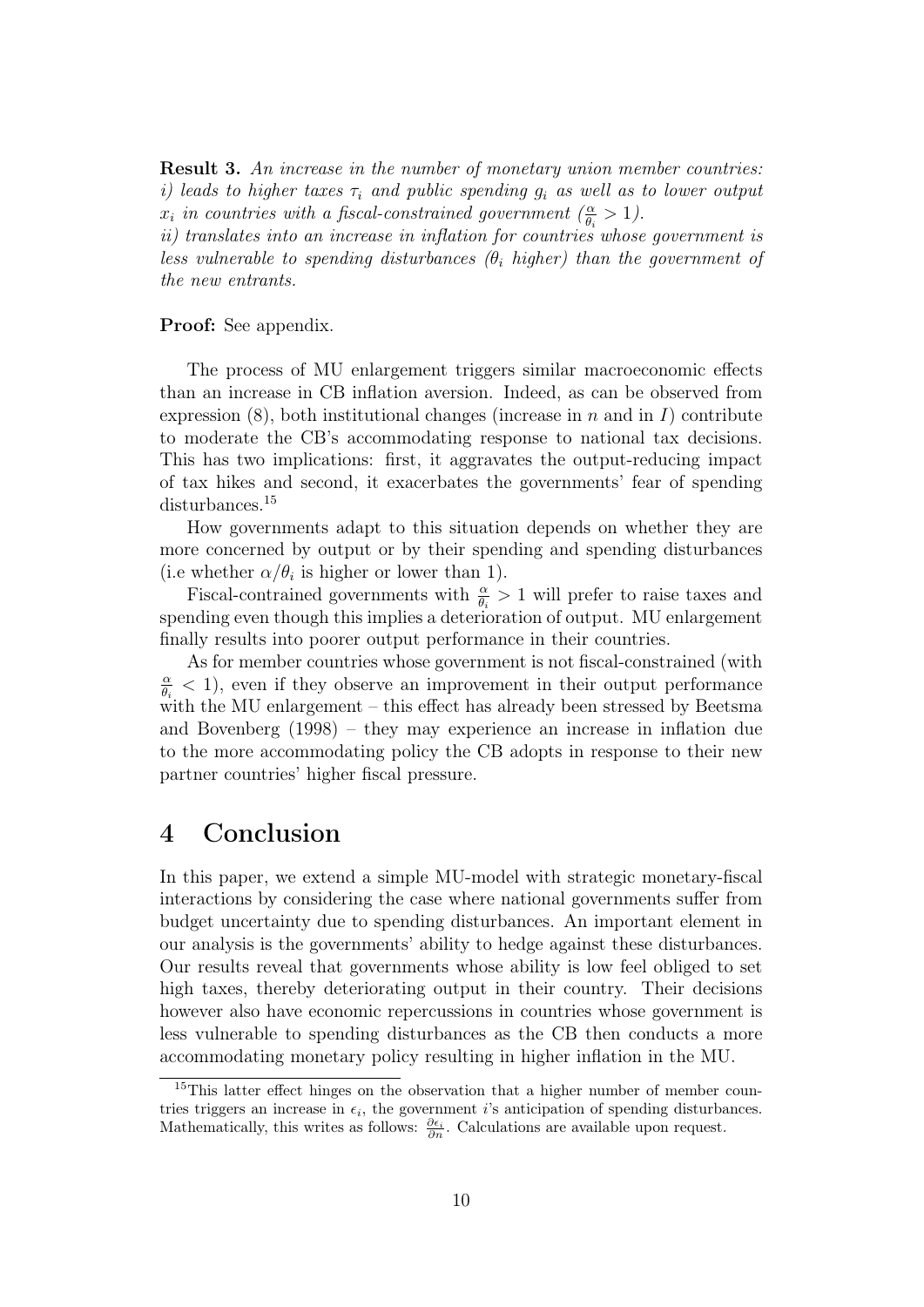It also appears from our analysis that the governments' fear of spending disturbances depends on the monetary institutional environment. Indeed, we show that this fear is exacerbated when the central bank has strong concern for inflation. Fiscal-constrained governments, being focused on short-term spending imperatives, thus react to central bank inflation aversion by increasing taxes even though this implies lower output. As a result, the central bank is tempted to accommodate these decisions with an expansionary and thus inflationary monetary policy. If budget uncertainty in the MU is very high, this mechanism may be so strong that it challenges the traditional result that CB inflation aversion contributes to lower inflation.

Moreover, by allowing for asymmetric vulnerability of national governments to budget uncertainty, we observe that the MU enlargement is likely to aggravate the heterogeneity of the member countries' economic situation: the most-vulnerable countries may experiment a decrease in their already-low output level whereas the least-vulnerable countries may see their output level increase. Besides, it is quite possible that member countries whose government has high control over spending disturbances will have to accept higher inflation in the MU. This is the case if the government of the new entrants is extremely vulnerable to spending disturbances, obliging the common central bank to set a very accommodating and thus inflationary policy.

This paper takes into account the existence of some budget uncertainty that can weaken national governments in a MU and proposes a modelling of this uncertainty. Its results open the discussion to the broader debate on the economic governance in a MU. How should monetary and fiscal institutions be designed for the optimal functioning of a MU in the presence of heterogeneous budget uncertainty of national governments? This question may be of interest for future research.

## Appendix

### Derivation of the equilibrium tax rate  $\tau_i$ :

Equilibrium outcomes are derived from a three-step procedure. Solving the game backwards:

1. We begin by minimizing the central bank's loss function (2) with respect to  $\pi$  and taking the member countries' aggregate supply functions (1) as given. We obtain:

$$
\pi = \frac{\pi^e + \tau}{1 + I} \tag{10}
$$

where  $\tau = \sum_{i=L,H} \tau_i/n$ .

2. We then solve government i's  $(i = L, H)$  minmax program.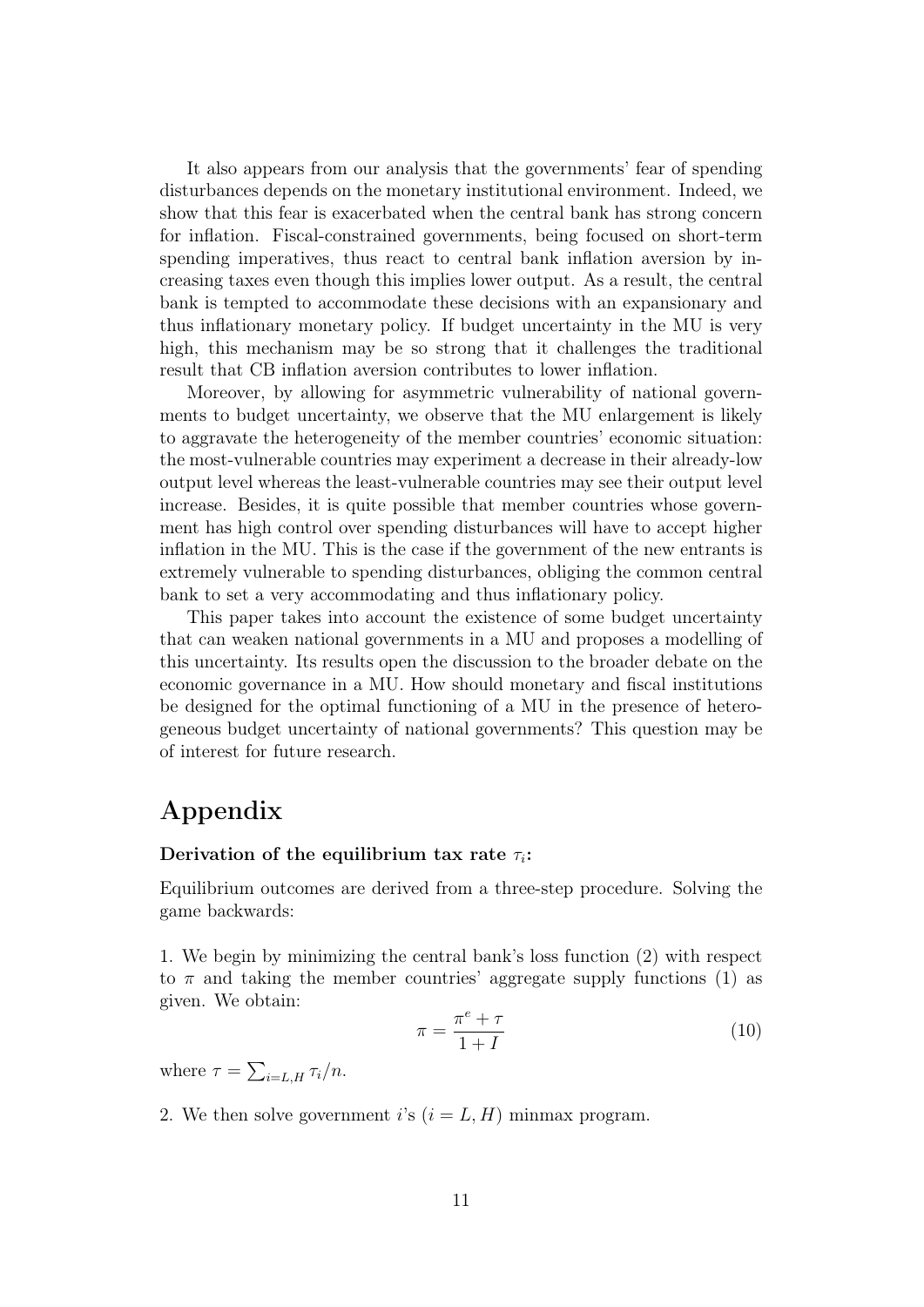In minimizing government is loss function (6) with respect to  $\tau_i$ , we obtain the following condition:

$$
\left[n\left(1+I\right)\left(1+\alpha\right)-1\right]\tau_{i}-\left[\alpha n\left(1+I\right)\right]\epsilon_{i}=\alpha n\left(1+I\right)\overline{g}+\left[n\left(1+I\right)-1\right]\left(\pi-\pi^{e}\right)\tag{11}
$$

In maximizing government i's loss function (6) with respect to  $\epsilon_i$ , we obtain the following condition:

$$
\alpha \tau_i + (\theta_i - \alpha)\epsilon_i = \alpha \overline{g} \tag{12}
$$

Combining both conditions leads to the following expression for government i's tax rate:

$$
\tau_i = \frac{\alpha \theta_i \left(1 + I\right) n\overline{g} + \left(\theta_i - \alpha\right) \left[n(1 + I) - 1\right] \left(\pi - \pi^e\right)}{\theta_i \left[n\left(1 + I\right)\left(1 + \alpha\right) - 1\right] - \alpha \left[n(1 + I) - 1\right]}
$$
(13)

3. Taking rational expectations ( $\pi^e = \pi$ ), we finally obtain the equilibrium tax rate  $\tau_i$  as given in equation (9).

### Proof of Result 1:

i) Differentiating  $\tau_i$ , the equilibrium tax rate in country i, with respect to  $\theta_i$ leads to:

$$
\frac{\delta \tau_i}{\delta \theta_i} = \frac{-\overline{g} \alpha^2 n (1+I) [n(1+I) - 1]}{\{\theta_i [n (1+I) (1+\alpha) - 1] - \alpha [n(1+I) - 1]\}^2} < 0 \tag{14}
$$

Consequently, we have:  $\frac{\delta g_i}{\delta \theta_i} = \frac{\delta \tau_i}{\delta \theta_i}$  $\frac{\delta \tau_i}{\delta \theta_i} < 0$  and  $\frac{\delta x_i}{\delta \theta_i} = -\frac{\delta \tau_i}{\delta \theta_i}$  $\frac{\partial \tau_i}{\partial \theta_i} > 0.$ 

 $ii)$  By differentiating  $\pi$ , the equilibrium inflation rate in the MU, with respect to  $\theta_i$ , we obtain:  $\frac{\delta \pi}{\delta \theta_i} = \frac{1}{n}$ n  $\delta \tau_i$  $\frac{\partial \tau_i}{\partial \theta_i} < 0.$ 

### Proof of Result 2:

i) Differentiating  $\tau_i$  with respect to I leads to:

 $\frac{\delta \tau_i}{\delta I} = \frac{\alpha n \tilde{g} \theta_i (\alpha - \theta_i)}{\{\theta_i [n(1+I)(1+\alpha)-1]-\alpha[n]} }$  $\frac{\alpha n g \theta_i(\alpha - \theta_i)}{\{\theta_i[n(1+I)(1+\alpha)-1]-\alpha[n(1+I)-1]\}^2}$ . This derivative is positive when  $\alpha >$  $\theta_i$ .

As a result:  $\frac{\delta g_i}{\delta I} = \frac{\delta \tau_i}{\delta I}$  and  $\frac{\delta x_i}{\delta I} = -\frac{\delta \tau_i}{\delta I}$  are respectively positive and negative when  $\alpha > \theta_i$ .

*ii*) According to expression (8), we have:  $\frac{\delta \pi}{\delta I} = \frac{\sum_i}{n}$  $\frac{\partial (\tau_i/I)}{\partial I}$ . Differentiating  $\frac{\tau_i}{I}$  with respect to I yields:  $\frac{\partial(\tau_i/I)}{\partial I} = \frac{\alpha n \theta_i \tilde{g} \left\{-\theta_i \left[n(1+I)^2(1+\alpha)-1\right]+\alpha \left[n(1+I)^2-1\right]\right\}}{\left\{I\theta_i[n(1+I)(1+\alpha)-1]-\alpha I[n(1+I)-1]\right\}^2}$  $\frac{\{I\}_{i}[n(1+I)(1+\alpha)-1]-\alpha I[n(1+I)-1]\}}{\{I\}_{i}[n(1+I)(1+\alpha)-1]-\alpha I[n(1+I)-1]\}}$ . This derivative is positive for  $\theta_i < \frac{\alpha [n(1+I)^2 - 1]}{n(1+I)^2(1+\alpha)}$  $\frac{\alpha[n(1+1)-1]}{n(1+1)^2(1+\alpha)-1} \equiv \theta_1$ .<sup>16</sup>

<sup>&</sup>lt;sup>16</sup>Note that  $\theta_1 > \underline{\theta}$ ; <u> $\underline{\theta}$ </u> being the minimum value of  $\theta_i$  defined in footnote 10.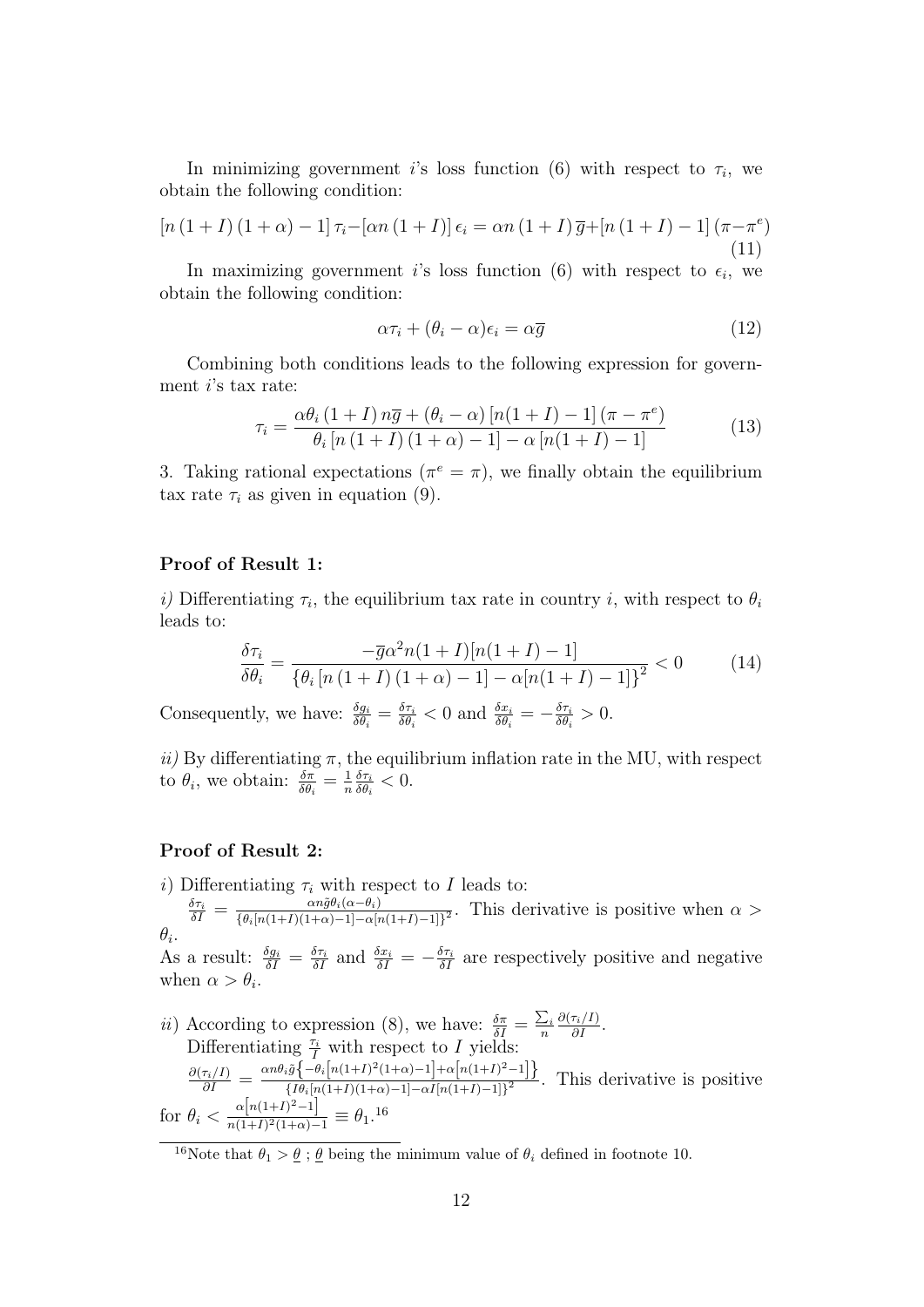Hence, if for the majority of member countries  $\theta_i < \theta_1$ , then  $\frac{\sum_i}{n}$  $\frac{\partial (\tau_i/I)}{\partial I}$  is positive, implying that  $\frac{\delta \pi}{\delta I} >$  is positive too.

### Proof of Result 3:

i) The macroeconomic effects of the monetary unification process are captured by considering the transition from the case where  $n = 1$  to the case  $n > 1$ . These effects can thus be determined by differentiating the equilibrium expression of  $\tau_i$ ,  $g_i$  and  $x_i$  with respect to n. This leads to:

 $\frac{\delta \tau_i}{\delta n} = \frac{\alpha \overline{g} \theta_i (1+I)(\alpha - \theta_i)}{\{\theta_i [n(1+I)(1+\alpha)-1] - \alpha [n(1+\alpha)]}$  $\frac{\alpha g \theta_{i}(1+I)(\alpha - \theta_{i})}{\{\theta_{i}[n(1+I)(1+\alpha)-1]-\alpha[n(1+I)-1]\}^2}$ . This derivative becomes positive when:  $\alpha > \theta_i \Rightarrow \frac{\alpha}{\theta_i} > 1$ . Consequently,  $\frac{\delta g_i}{\delta n} = \frac{\delta \tau_i}{\delta n}$  and  $\frac{\delta x_i}{\delta n} = -\frac{\delta \tau_i}{\delta n}$  become respectively positive and negative for  $\frac{\alpha}{\theta_i} > 1$ .

ii) We know from result 1 that countries with a high  $\theta_i$  display a low level of taxation. If they join a MU with partner-countries where  $\theta_i$  is relatively lower and thus taxation relatively higher, they may have to accept a more inflationary monetary policy as this latter is then set by a common CB on the basis of the average tax rate in the MU (see Eq.(8)).

## References

Beetsma, R., Bovenberg, L., 1998. Monetary unification without fiscal coordination may discipline policy-makers. Journal of International Economics 45(2), 239-258.

Beetsma, R., Bovenberg, A., 1999. Does monetary unification lead to excessive debt accumulation? Journal of Public Economics 74, 299-325.

Brainard, W., 1967. Uncertainty and the effectiveness of policy. American Economic Review 57, 411-425.

Di Bartolomeo G., Giuli F., 2011. Fiscal and monetary interaction under monetary policy uncertainty , European Journal of Political Economy, 27, 369-375.

Di Bartolomeo G., Giuli F., Manzo M., 2009. Policy uncertainty, symbiosis, and the optimal fiscal and monetary conservativeness, Empirica, 36, 461-474.

Dixit A., Lambertini L., 2003. Symbiosis of monetary and fiscal policies in a monetary union. Journal of International Economics 60, 235 -247.

Eijffinger, S.C.W., Hoeberichts, M., 1998. The trade off between central bank independence and conservativeness. Oxford Economic Papers 50, 397– 411.

Eijffinger, S.C.W., Hoeberichts, M., 2008. The trade off between central bank independence and conservativeness in a New Keynesian framework. European Journal of Political Economy. 24, 742–747.